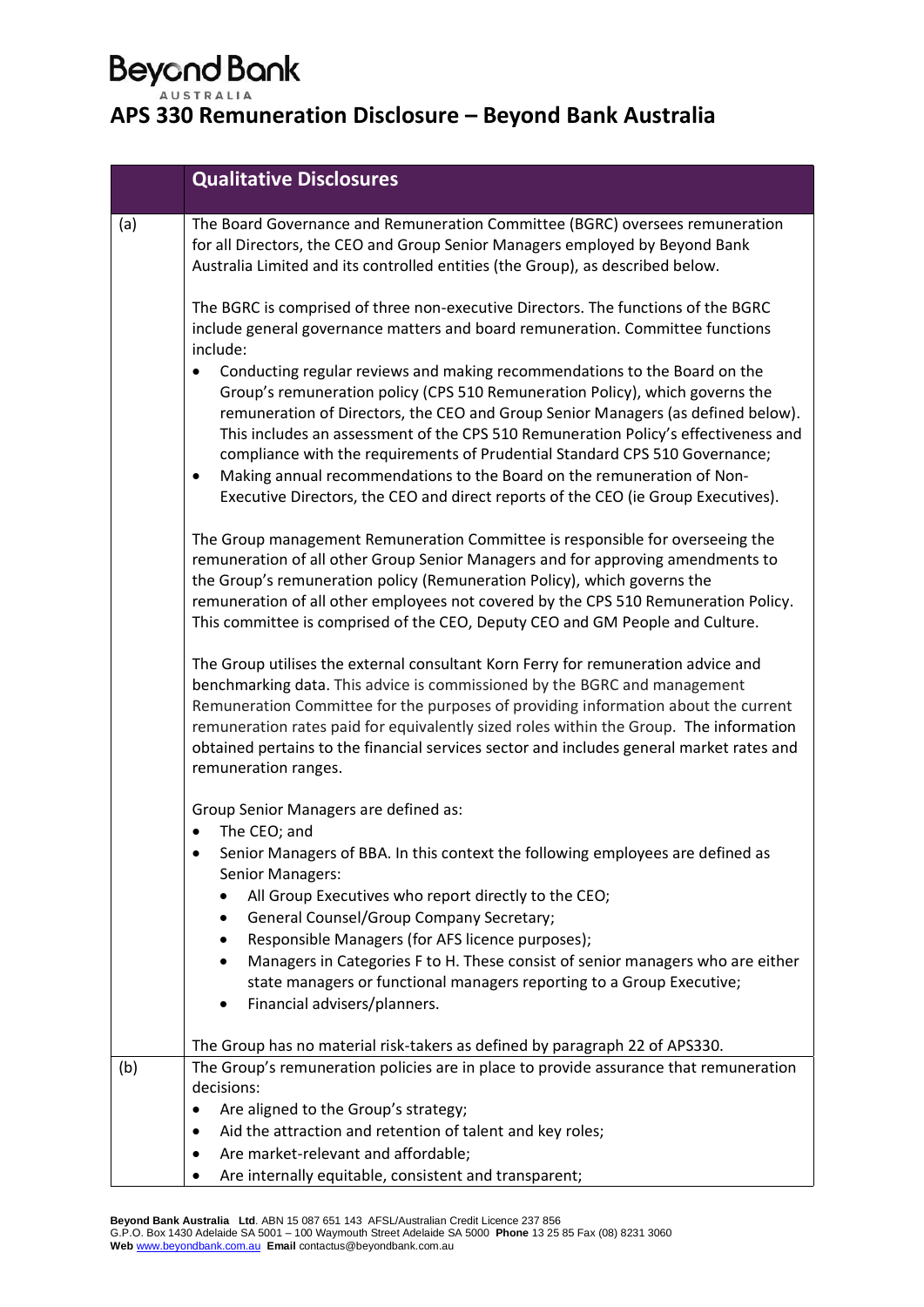|     | Encourage behaviour that supports the Group's long term financial soundness and<br>$\bullet$<br>risk management objectives;                                                                                                                                                                                                                                                                                                                                                                                                                                                                                                                                                                                        |  |
|-----|--------------------------------------------------------------------------------------------------------------------------------------------------------------------------------------------------------------------------------------------------------------------------------------------------------------------------------------------------------------------------------------------------------------------------------------------------------------------------------------------------------------------------------------------------------------------------------------------------------------------------------------------------------------------------------------------------------------------|--|
|     | Ensure the independence of risk and control personnel in the performance of their<br>٠                                                                                                                                                                                                                                                                                                                                                                                                                                                                                                                                                                                                                             |  |
|     | functions is not compromised;                                                                                                                                                                                                                                                                                                                                                                                                                                                                                                                                                                                                                                                                                      |  |
|     | Align to the Group's statement of culture, values and behaviours<br>٠                                                                                                                                                                                                                                                                                                                                                                                                                                                                                                                                                                                                                                              |  |
|     | Are compliant with corporate governance requirements.                                                                                                                                                                                                                                                                                                                                                                                                                                                                                                                                                                                                                                                              |  |
|     | The remuneration policies are regularly reviewed by the relevant remuneration<br>committee. No material changes have been made in the current financial year.                                                                                                                                                                                                                                                                                                                                                                                                                                                                                                                                                      |  |
|     | The Group's People and Culture Department uses the Korn Ferry system of job<br>evaluation to score the value of all positions. Korn Ferry has assisted BBA to develop a<br>set of remuneration bands for each remuneration category/level using the Financial<br>Services Sector as a benchmark.                                                                                                                                                                                                                                                                                                                                                                                                                   |  |
|     | All employees, including risk and financial control personnel, are paid a fixed sum of<br>remuneration (the Total Employment Cost) within the designated remuneration band<br>according to individual job size, competence and performance. Typically, employees are<br>paid between the minimum and mid-point of the remuneration band with the mid-<br>point indicating the expected standard for a person who has the required level of<br>knowledge, skills and experience to successfully meet the job requirements. The mid-<br>point is currently set against the 25 <sup>th</sup> percentile for salaries paid for equivalent positions<br>as per the benchmark salary information provided by Korn Ferry. |  |
|     | Total Employment Cost consists of a fixed salary (cash based) and superannuation<br>guarantee payments only. Senior Managers participate in a performance-based<br>incentive pool aligned to the achievement of company KPIs based on a balanced<br>scorecard approach - refer to section (c) below.                                                                                                                                                                                                                                                                                                                                                                                                               |  |
| (c) | In addition to the fixed Total Employment Cost, Senior Managers (excluding Financial<br>Planners) participate in a performance-based incentive pool aligned to the achievement<br>of company key performance indicators (KPIs). These KPIs represent a balanced<br>scorecard of financial and non-financial measures, including operational efficiency,<br>customer portfolio growth, customer satisfaction, and a risk culture measure. The risk<br>culture measure is based on 6 criteria linked to the determinants of a strong risk<br>culture.                                                                                                                                                                |  |
|     | All four of these measures must be achieved before Senior Managers qualify for any<br>payment.                                                                                                                                                                                                                                                                                                                                                                                                                                                                                                                                                                                                                     |  |
|     | There were no material changes to the nature and type of these measures in the past<br>year.                                                                                                                                                                                                                                                                                                                                                                                                                                                                                                                                                                                                                       |  |
|     | This performance pool is not sales-based and does not represent a material component<br>of Senior Manager remuneration. There is no individual incentive payment. The<br>performance pool is team based.                                                                                                                                                                                                                                                                                                                                                                                                                                                                                                           |  |
|     | With respect to Financial Planners, a similar group performance pool is in place. This<br>pool has reliance on a balanced score card approach including a strong element of<br>customer satisfaction and feedback, and meeting all compliance obligations.                                                                                                                                                                                                                                                                                                                                                                                                                                                         |  |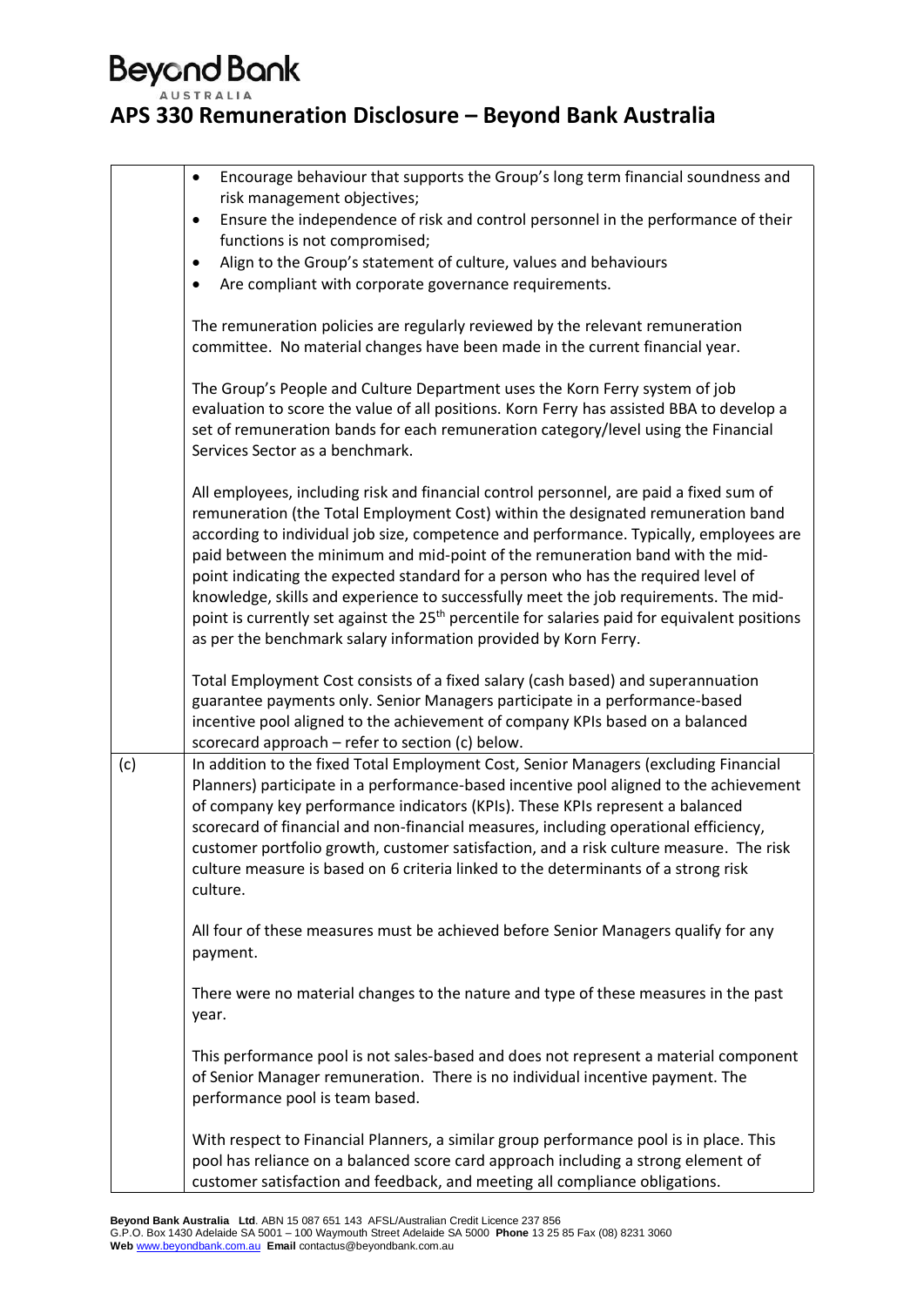| (d) | A balanced scorecard of corporate level qualitative and quantitative indicators is used<br>to assess business and individual performance. Other than the outcome of whether the<br>KPIs associated with the performance-based incentive pool described in (c) above are<br>achieved, remuneration is not affected by the outcome of these metrics because Group<br>Senior Managers are paid a fixed salary within the remuneration band for their position<br>based on job size, skills and knowledge, market considerations, retention and sustained<br>performance. |
|-----|-----------------------------------------------------------------------------------------------------------------------------------------------------------------------------------------------------------------------------------------------------------------------------------------------------------------------------------------------------------------------------------------------------------------------------------------------------------------------------------------------------------------------------------------------------------------------|
| (e) | Due to the small scale of the potential incentive payment the Group's CPS510<br>Remuneration Policy does not provide for deferred remuneration or seek clawback                                                                                                                                                                                                                                                                                                                                                                                                       |
|     | arrangements.                                                                                                                                                                                                                                                                                                                                                                                                                                                                                                                                                         |
|     | The Group does not adjust remuneration to take account of longer-term performance.                                                                                                                                                                                                                                                                                                                                                                                                                                                                                    |
| (f) | The only variable remuneration utilised is an annual performance-based incentive                                                                                                                                                                                                                                                                                                                                                                                                                                                                                      |
|     | payment to be paid to Senior Managers when corporate level KPI's are achieved. This is                                                                                                                                                                                                                                                                                                                                                                                                                                                                                |
|     | offered as a cash component with applicable superannuation component.                                                                                                                                                                                                                                                                                                                                                                                                                                                                                                 |

|     | <b>Quantitative disclosures</b>                                                                                                                                                                                                                                                       |                     |                 |
|-----|---------------------------------------------------------------------------------------------------------------------------------------------------------------------------------------------------------------------------------------------------------------------------------------|---------------------|-----------------|
| (g) | The BGRC held six meetings during the 2020-21 financial year.                                                                                                                                                                                                                         |                     |                 |
|     | Members of BGRC received the following fees:                                                                                                                                                                                                                                          |                     |                 |
|     | The Chair of the BGRC is paid an amount of \$13,852 pa to chair this committee<br>Members of the BGRC (excluding the Chair of this committee) are not paid any<br>$\bullet$<br>additional amount over and above the base Director fee for being a member of<br>the Beyond Bank Board. |                     |                 |
| (h) | The number of persons having received a variable remuneration award during the                                                                                                                                                                                                        |                     |                 |
|     | financial year was 59.                                                                                                                                                                                                                                                                |                     |                 |
|     | There are no guaranteed bonuses awarded in the Group.<br>There are no sign-on awards made by the Group.                                                                                                                                                                               |                     |                 |
|     | There were 10 termination payments made during the financial year totalling \$417,653.                                                                                                                                                                                                |                     |                 |
| (i) | There was no outstanding deferred renumeration paid to Group Senior Managers in the                                                                                                                                                                                                   |                     |                 |
|     | 2020/21 financial year.                                                                                                                                                                                                                                                               |                     |                 |
| (j) | The total aggregate 2020-21 remuneration of Group Senior Managers was                                                                                                                                                                                                                 |                     |                 |
|     | \$9,425,899 inclusive of Superannuation Guarantee contributions.                                                                                                                                                                                                                      |                     |                 |
|     | Total value of remuneration awards for the current                                                                                                                                                                                                                                    | <b>Unrestricted</b> | <b>Deferred</b> |
|     | financial year                                                                                                                                                                                                                                                                        |                     |                 |
|     | <b>Fixed remuneration</b>                                                                                                                                                                                                                                                             |                     |                 |
|     | Cash-based<br>$\bullet$                                                                                                                                                                                                                                                               | \$9,231,091         | Nil             |
|     | Shares and share-linked instruments                                                                                                                                                                                                                                                   | Nil                 | Nil             |
|     | Other<br>$\bullet$                                                                                                                                                                                                                                                                    | Nil                 | Nil             |
|     | Variable remuneration                                                                                                                                                                                                                                                                 |                     |                 |
|     | Cash-based<br>$\bullet$                                                                                                                                                                                                                                                               | \$194,808           | Nil             |
|     | Shares and share-linked instruments                                                                                                                                                                                                                                                   | Nil                 | Nil             |
|     | Other                                                                                                                                                                                                                                                                                 | Nil                 | Nil             |